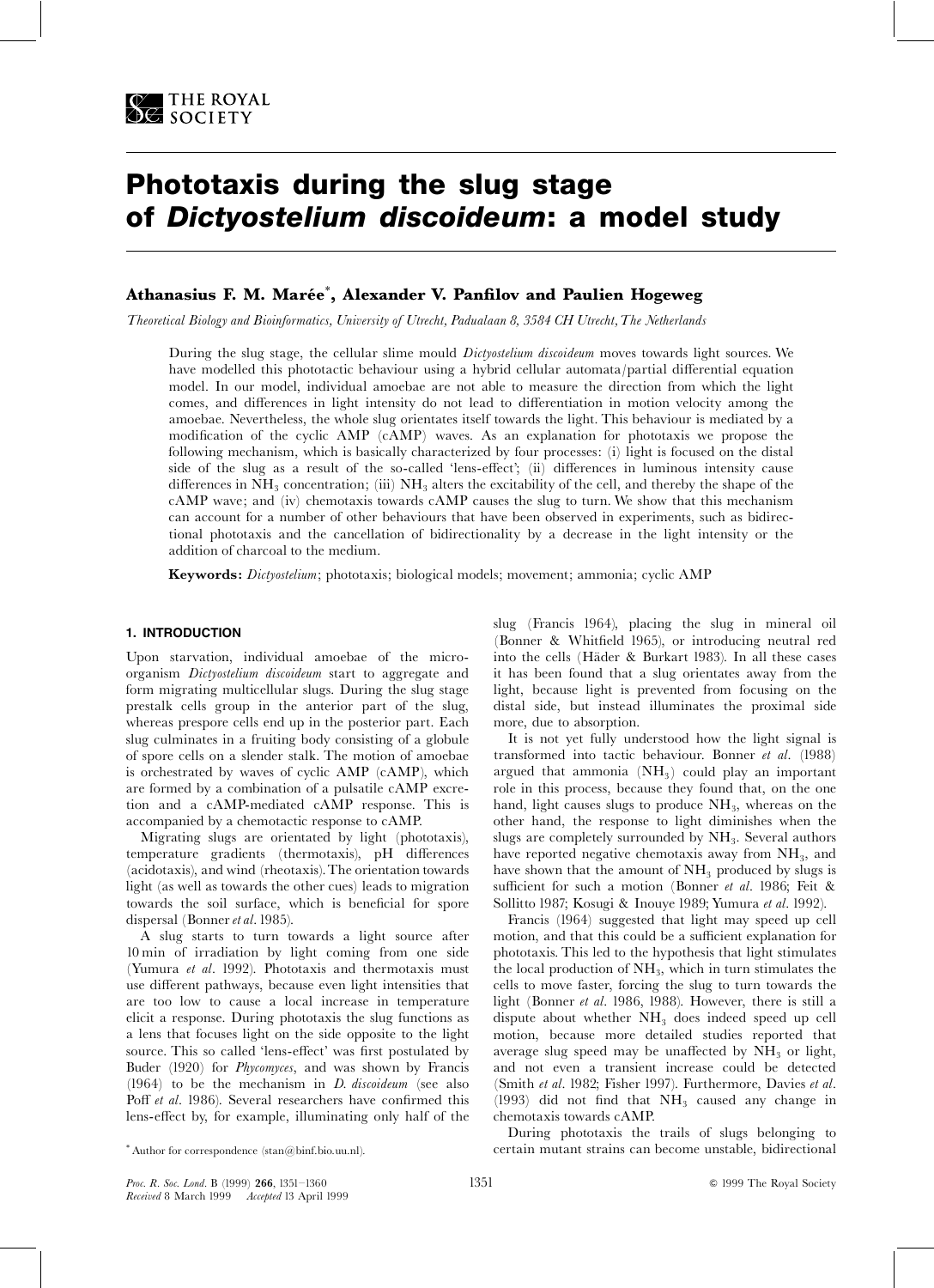

Figure 1. Time sequences from simulations of motion during the slug phase of D. discoideum. (a) A simulation of phototaxis, with light radiating from top to bottom. (b) A simulation of a mutant with bidirectional phototaxis. (c) A simulation of the same mutant surrounded by  $NH_3$ -absorbing charcoal. The inset in  $(a)$  shows the initial distribution for all three simulations, enlarged two times, with a tip consisting of oscillatory prestalk cells and a body consisting of 40% prestalk and 60% prespore cells. The first frames show the state after 15 min (9000 time-steps). Successive frames with intervals of (a) and (c) 1 h 15 min (45 000 time-steps); and  $(b)$  1 h 30 min (54 000 time-steps). There are 430 amoebae. One time-step (solution of the partial differential equations) corresponds to ca. 0.1 s and one grid point to 5  $\mu$ m. Cell types are  $\tau \in \{a, t, p\}$  where a is oscillatory prestalk (blue), t is prestalk (red), and p is prespore (green). Bond energies are  $\mathcal{J}_{a,a} = 3$ ,  $\mathcal{J}_{t,t} = 5$ ,  $\mathcal{J}_{p,b} = 7$ ,  $\mathcal{J}_{a,M} = 7$ ,  $\mathcal{J}_{t,M} = 8$ ,  $\mathcal{J}_{p,M} = 9$ ,  $\mathcal{J}_{a,t} = 6$ ,  $\tilde{J}_{\mu} = 8$  and  $\tilde{J}_{a,p} = 9$ .  $T = 2$ ,  $V = 30$ ,  $\lambda = 0.6$ , and  $\mu = 200$ . The parameters used for the partial differential equations are  $D_c = 1$ ,  $C_1 = 20$ ,  $C_2 = 3$ ,  $C_3 = 15$ ,  $\varepsilon_1 = 0.5$ ,  $\varepsilon_2 = 0.0589$ ,  $\varepsilon_3 = 0.5$ ,  $k = 3.5$ ,  $d_c = 0.05$ ,  $c_0 = -0.3$ ,  $D_n = 15$ ,  $d_{n_{\text{in}}} = 0.01$ , and  $b = 0.1$ .  $p = 1$  in simulation (a), and  $p = 4$  in simulations (b) and (c). In simulation (c)  $d_{n_{\text{out}}} = 0.3$ . The partial differential equations are solved by the explicit Euler method (with time-step equal to 0.01 and space-step equal to 0.37). The axes are given in grid points.

(Fisher & Williams 1981), or even multidirectional (Fisher  $et$   $al.$  1985). We specifically focus on the bidirectional mutants. At low light intensities their bidirectionality decreases, or even disappears (Poff et al. 1986). Moreover, even at high light intensities the trail of such mutants can be made more stable and shown to deviate less from the direction of light if activated charcoal is added to the substrate (Fisher & Williams 1981; Haser & Häder 1992). There are some indications that this reaction is related to the absorption of  $NH_3$  by the charcoal (Bonner *et al.* 1986; Haser & Häder 1992). In general, slugs orientate towards a piece of charcoal, but if the charcoal is first saturated with  $NH<sub>3</sub>$ , it is no longer capable of attracting slugs (Bonner 1993). This is yet another indication that the main effect of the charcoal is to absorb  $NH<sub>3</sub>$ .

In this paper we model phototaxis in terms of an  $NH_3$ mediated modification of the shape of cAMP waves only; no differences in chemotactic response were assumed. We show that this modification is sufficient to account not only for phototaxis, but also for a number of other behaviours which are observed in connection with phototaxis.

#### 2. THE MODEL

There have been several models describing slug migration (Odell & Bonner 1986; Williams et al. 1986; Umeda 1989; Savill & Hogeweg 1997; Bretschneider et al. 1995; Marée et al. 1999). However, these models were not used to describe phototaxis. In this study we have extended our model for thermotaxis (Marée et al. 1999), a hybrid  $cellular$  automata  $(CA)/partial$  differential equation model, which was formulated by Savill & Hogeweg (1997) to describe the development from single cells to crawling slugs. In these hybrid models a CA is used to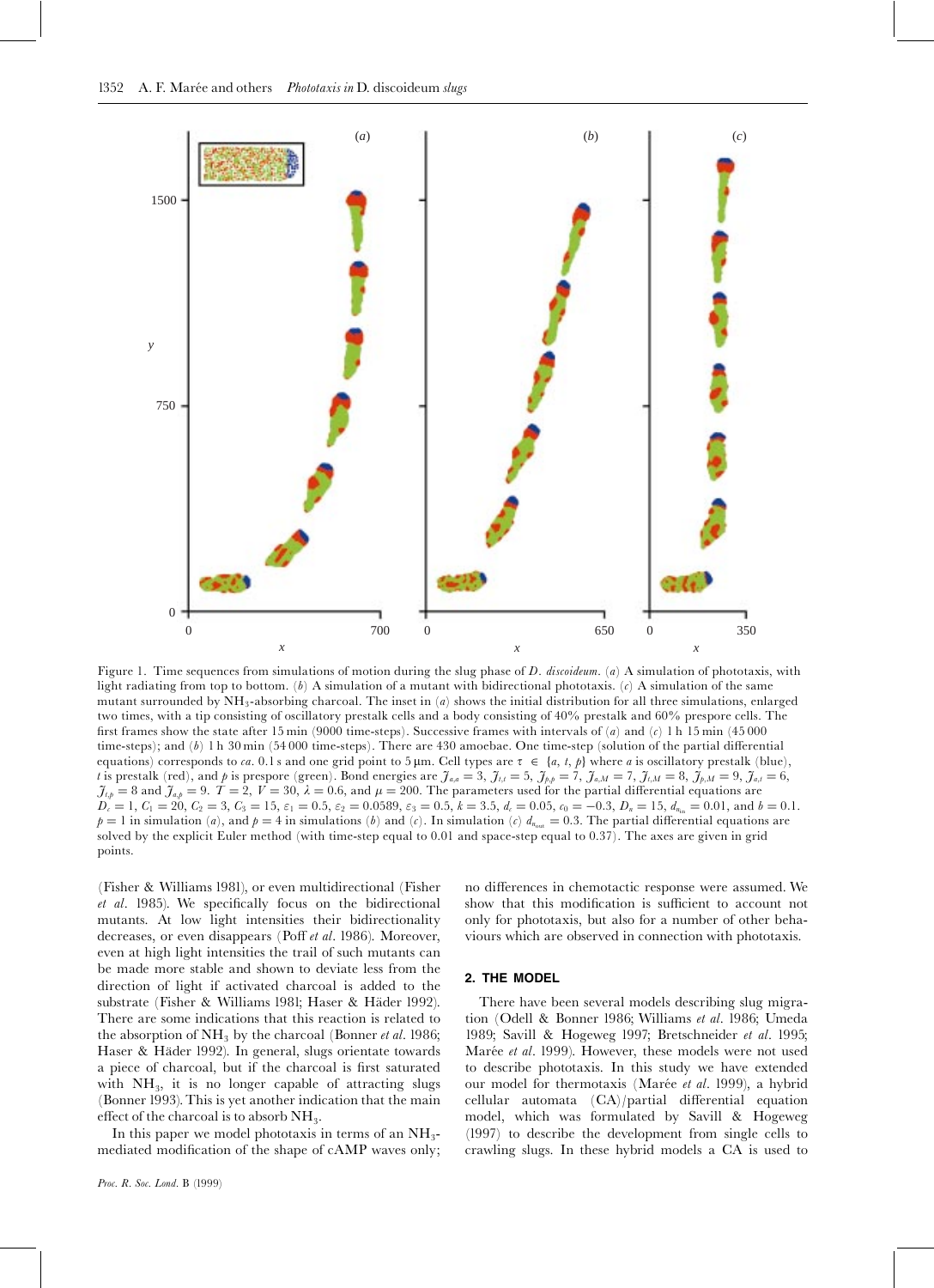

Figure 2. (a) Snapshot of the luminous intensity distribution during phototaxis. Light is focused on the distal side due to the lens effect. (b) Snapshot of the distribution of  $NH_3$ . Lowest concentrations are found on the proximal side. Different levels of the luminous intensity and the corresponding NH3 concentration are indicated by a colour ramp from dark red (low values) to bright yellow (high values). All parameters are as described in the legend to figure 1.  $(c)$  A schematic diagram that shows some of the basic properties of the cAMP wave during phototaxis. The blue lines show the wave shape at different locations in the slug.

represent individual amoebae and light, and partial differential equations to model diffusible chemicals. The models are based on a special CA model-formalism, developed by Glazier & Graner (1993). The strength of this formalism is that amoebae are represented as a group of connected automata instead of point-like objects. Therefore amoebae can slide past one another and deform themselves and adjoining amoebae by means of small changes in their boundaries. Very recently, Jiang et al. (1998) have used the same formalism to describe tip formation during the mound stage of D. discoideum.

In our previous study, on thermotaxis in *D. discoideum* slugs, we showed that taxis can develop as a result of differences in the excitability of the amoebae. These differences in excitability cause the cAMP waves to change shape, which, via the chemotaxis towards cAMP, causes the slug to turn. We have made several extensions to our previous model: the CA has been extended with a description of irradiation and refraction, an extra partial differential equation has been added to describe the  $NH<sub>3</sub>$ dynamics, and the cAMP-modulated cAMP response has become dependent on the  $NH<sub>3</sub>$  concentration. Since the relationship between  $NH<sub>3</sub>$  and cell speed is still under dispute, we have decided to omit from our model any differences in chemotaxis between cell types or due to  $NH<sub>3</sub>$ .

We study phototaxis in two-dimensional (2D) slugs. This is not a limitation of our model, because Bonner (1998) has recently managed to develop an experimental method for producing migrating 2D (one cell thick) slugs which share most basic properties with normal threedimensional (3D) slugs.

Each amoeba occupies about 30 automata in the CA, and has an associated label  $\tau$ , which indicates whether the cell type is prespore, prestalk or oscillatory prestalk  $(\tau \in \{p, t, a\})$ . Each automaton that is part of an amoeba's boundary has a number of dimensionless free energy bonds. The magnitude of these bonds depends on the cell types they connect. The energy bonds are given by  $\tilde{J}_{\tau_1,\tau_2} > 0$ , where  $\tau_i$  are the types of the two amoebae. The bond energy between an amoeba and the medium is given by  $\mathcal{J}_{\tau,M}$ . The total free energy of an amoeba is given by

$$
H_{\sigma} = \sum \frac{\tilde{\mathcal{J}}_{\text{cell,cell}}}{2} + \sum \tilde{\mathcal{J}}_{\text{cell,medium}} + \lambda (v - V)^2, \tag{1}
$$

where  $v$  is the volume of the cell,  $V$  the target volume, and  $\lambda$  the inelasticity. The final term ensures that the volume of a cell remains close to V. Minimization of the free energy of the amoebae causes deformation of the boundaries. The probability that the boundary will be deformed is either unity if  $\Delta H < -0.8$ , or exp  $-[(\Delta H + 0.8)/T]$  if  $\Delta H \ge -0.8$ .

We choose bond energies so that the amoebae adhere to each other, but also so that, if given the possibility, they will sort themselves into three fairly homogeneous groups. Oscillatory cells adhere together more rigidly than prestalk cells, and the latter adhere together more rigidly than prespore cells. For further details, see Marée et al. (1999).

The luminous intensity  $l$  is calculated using the raytracing technique. For some basics on ray tracing see, for example, Stavroudis (1972). In our computations, for every position along the upper border of the CA a ray is initiated, with a downward ray direction. Light that enters or leaves a slug is refracted. First, one finds the point where the ray intersects the slug surface. At that point the normal to the surface is calculated: after assigning the value 0 or 1 to automata outside or inside the slug and taking the eight-neighbourhood into account, we compute the local gradient. The direction of the gradient is used as the surface normal. Knowing the surface normal and the angle of incidence, which is the angle between the incident ray and the surface normal, the direction of the refracted ray is determined using Snell's law. We use a refractive index of 1.369, which is the value of the refractive index for D. discoideum, as measured by Häder & Burkart (1983). Next, one finds the point of intersection of the refracted ray with the slug surface, and so on. To map the ray, which can move not only horizontally and vertically, but in any direction, onto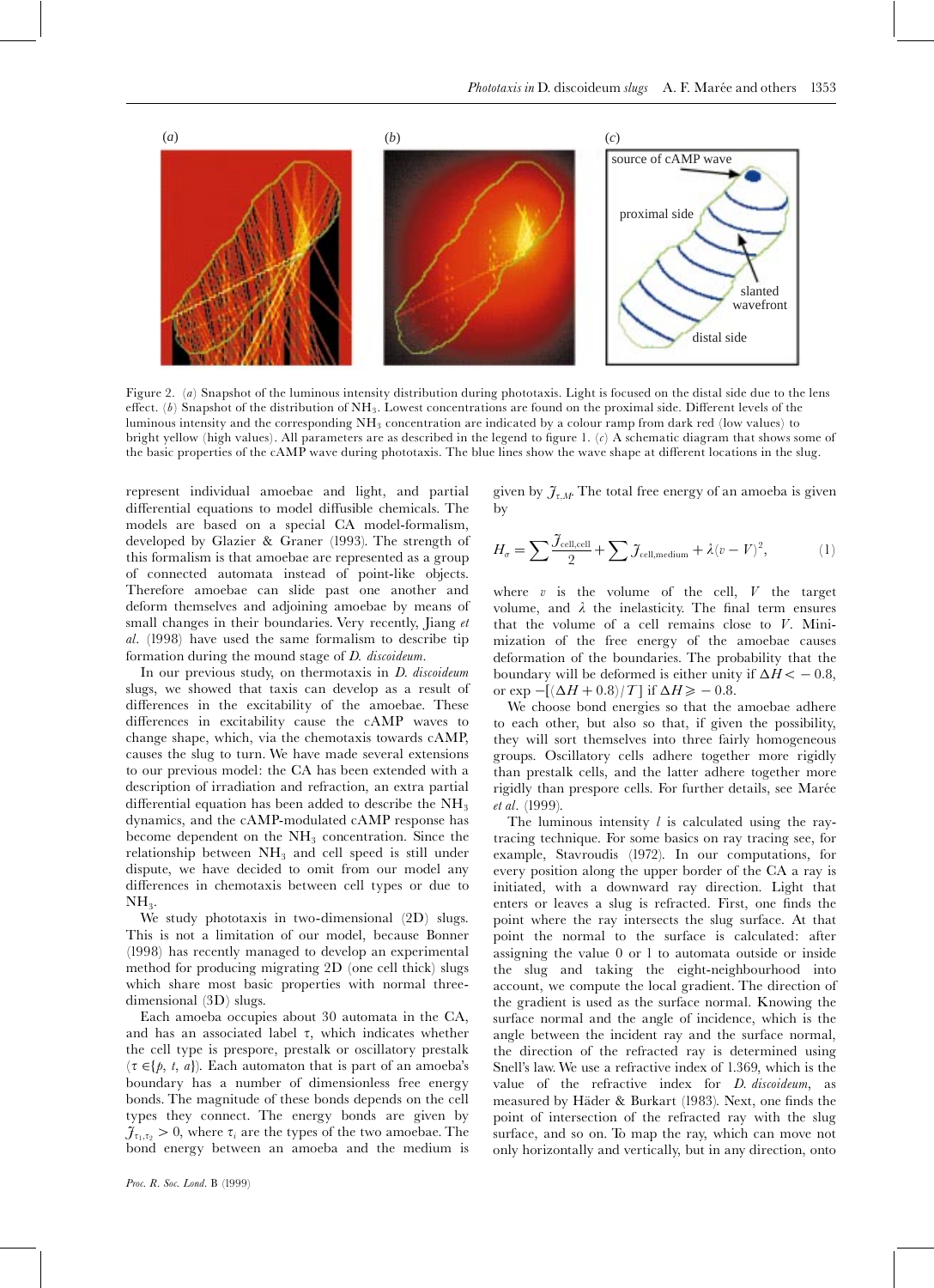the discrete CA, we use Bresenham's line algorithm (Bresenham 1965). To obtain the luminous intensity values at each point, we add up the intensities of all individual rays passing through it. By default, the intensity of an individual ray is set to unity, which we refer to as the default light intensity. To change the intensity of the light source, we simply change the intensities of the incoming rays.

Three partial differential equations are used to describe the cAMP and  $NH<sub>3</sub>$  dynamics. The cAMP dynamics can be described reasonably well in a quantitative way by two variable simplified equations of the FitzHugh-Nagumo (FHN) type. For some basic background on FHN-type models we refer to Grindrod (1996). Such a description reproduces the overall characteristics of cAMP waves such as refractoriness and curvature relation. The main advantage of these models is their simplicity, and therefore their capacity to connect the effects visible in these models with basic properties of the cAMP signalling in *D. discoideum*. FHN-type models are appropriate for a preliminary qualitative study of the behaviour but, of course, are not adequate for a detailed quantitative study.

Here we investigate the basic effects of heterogeneity in excitability, but we are not concerned with the details of cAMP signalling. So for our present purposes, the FHN models are preferred.

For this study we used the following equations, in which  $\epsilon$  represents cAMP concentration, and  $r$  refractoriness of the cells. The third partial differential equation describes the  $NH<sub>3</sub>$  concentration:

$$
\frac{\partial c}{\partial t} = D_c \Delta c - f(c, \tau, n) - r,
$$
  
\n
$$
\frac{\partial r}{\partial t} = \varepsilon(c)(kc - r),
$$
  
\n
$$
\frac{\partial n}{\partial t} = D_n \Delta n + g(l) - d_{n_{in}} n,
$$
\n(2)

with  $f(c,\tau,n) = C_1c$  when  $c < c_1$ ;  $f(c,\tau,n) = -C_2c + a(\tau,n)$ when  $c_1 \leq c \leq c_2$ ;  $f(c,\tau,n) = C_3(c-1)$  when  $c > c_2$ , and  $\varepsilon(\mathbf{c}) = \varepsilon_1$  when  $\mathbf{c} < \mathbf{c}_1$ ;  $\varepsilon(\mathbf{c}) = \varepsilon_2$  when  $\mathbf{c}_1 \leq \mathbf{c} \leq \mathbf{c}_2$ , and  $\varepsilon$ (c) =  $\varepsilon_3$  when  $c > c_2$ . To make the function  $f(c,\tau,n)$ continuous,  $c_1 = a(\tau,n)/(C_1 + C_2)$ , and  $c_2 = (a(\tau,n) + C_3)$  $(C_2 + C_3)$ . If the luminous intensity is below the threshold  $l_{\text{th}} = 3$ ,  $g(l) = 0$ , and if  $l \ge l_{\text{th}}$ ,  $g(l) = l$ . The small decay  $d_{n_{\text{in}}}$  is due to the assimilation of ammonia into amino acids (Dunbar & Wheldrake 1997).  $D_n$  is much larger than  $D_c$ , due to the relatively low diffusion coefficient of cAMP (Dworkin & Keller 1977). Each automaton in the CA is associated with one grid point in the discretized numerical partial differential equations.

Weijer *et al.* (1984) showed that the tip of the slug can be seen as a high-frequency pacemaker, whereas the body of the slug behaves as an excitable medium. This can be modelled using parameter  $a(\tau,n)$ , which gives a stable limit cycle at negative values, and describes an excitable medium at positive values. Therefore, positive values are used to describe excitable amoebae, whereas negative values are used to describe the oscillatory amoebae in the tip.

Our description of  $NH<sub>3</sub>$  action is based on the following experimental data. Schindler and Sussman (1979) found

that  $NH_3$  inhibits the cAMP-induced cAMP release; Williams *et al.* (1984) established that this is because  $NH<sub>3</sub>$ blocks intracellular cAMP accumulation by inhibiting the transitory activation of adenylase cyclase in response to the binding of extracellular cAMP to cell surface receptors; and Darcy & Fisher (1990) produced evidence that this inhibition of the cAMP signalling is important in slug behaviour.

Since in the model  $a(\tau,n)$  represents the threshold for the cAMP response, we use the parameter  $a$  to express the inhibiting effect of  $NH<sub>3</sub>$  on the cAMP-modulated cAMP response. We do this by specifying an  $NH<sub>3</sub>$ -dependent increase of  $a$ . We assume that this increase saturates:

$$
a(\tau, n) = a_{0_{\tau}} + \frac{bn}{1 + n/p},
$$
\n(3)

with  $a_{0} = a_{0} = 0.1$  and  $a_{0} = -0.1$ .

Outside the amoebae we only implemented a small cAMP decay,  $d_c$ , caused by external phosphodiesterase, and when we modelled absorption of  $NH<sub>3</sub>$  by charcoal, we also implemented an  $\mathrm{NH}_3$  decay  $d_{n_{\rm out}}$ :

$$
\frac{\partial c}{\partial t} = D_c \Delta c - d_c (c - c_0),
$$
  
\n
$$
\frac{\partial n}{\partial t} = D_n \Delta n - d_{n_{\text{out}}} n,
$$
\n(4)

where  $c_0$  is the minimal value of variable c. To create either an  $NH_3$  gradient or a background  $NH_3$  concentration, we used fixed values for the  $NH<sub>3</sub>$  concentration along the border of the whole CA. The dynamics inside and outside the slug were not modified.

Chemotaxis is incorporated in the model by using the spatial gradient of the cAMP wavefront (Savill & Hogeweg 1997):  $\Delta H' = \Delta H - \mu (c_{\rm automaton} - c_{\rm neighbour}),$ where  $\Delta H'$  is the new change in energy. This makes it more likely that an amoeba will move towards a location with a higher cAMP concentration and less likely that it will move towards one with a lower cAMP concentration. Chemotaxis is only taken into account when cAMP is above a threshold  $c_{\text{th}} = 0.05$  and refractoriness below a threshold  $r_{\text{th}} = 0.2$ .

Although the process of cell sorting already starts during the mound formation, slugs are still fully capable of generating the prestalk^prespore pattern due to cell sorting (Sternfeld & David 1981). The first cells to sort out are the prestalk A cells, which form the tip and are the source of the cAMP waves (Williams et al. 1989; Siegert & Weijer 1992). Therefore in all simulations a slug is initiated with a tip consisting of oscillatory prestalk cells. As a 'worst case scenario' with respect to the cell sorting, the remaining prestalk cells, together with the prespore cells, are distributed randomly in the body of the slug. Please note, however, that slugs which have completed cell sorting show the same phototactic behaviour as slugs which are still in the process of cell sorting.

#### 3. PHOTOTAXIS

We were able to reproduce phototaxis in *D. discoideum*. In figure 1 we demonstrate the phototactic behaviour of our model slugs in the form of a time-lapse image; figure la shows a simulation of phototaxis with light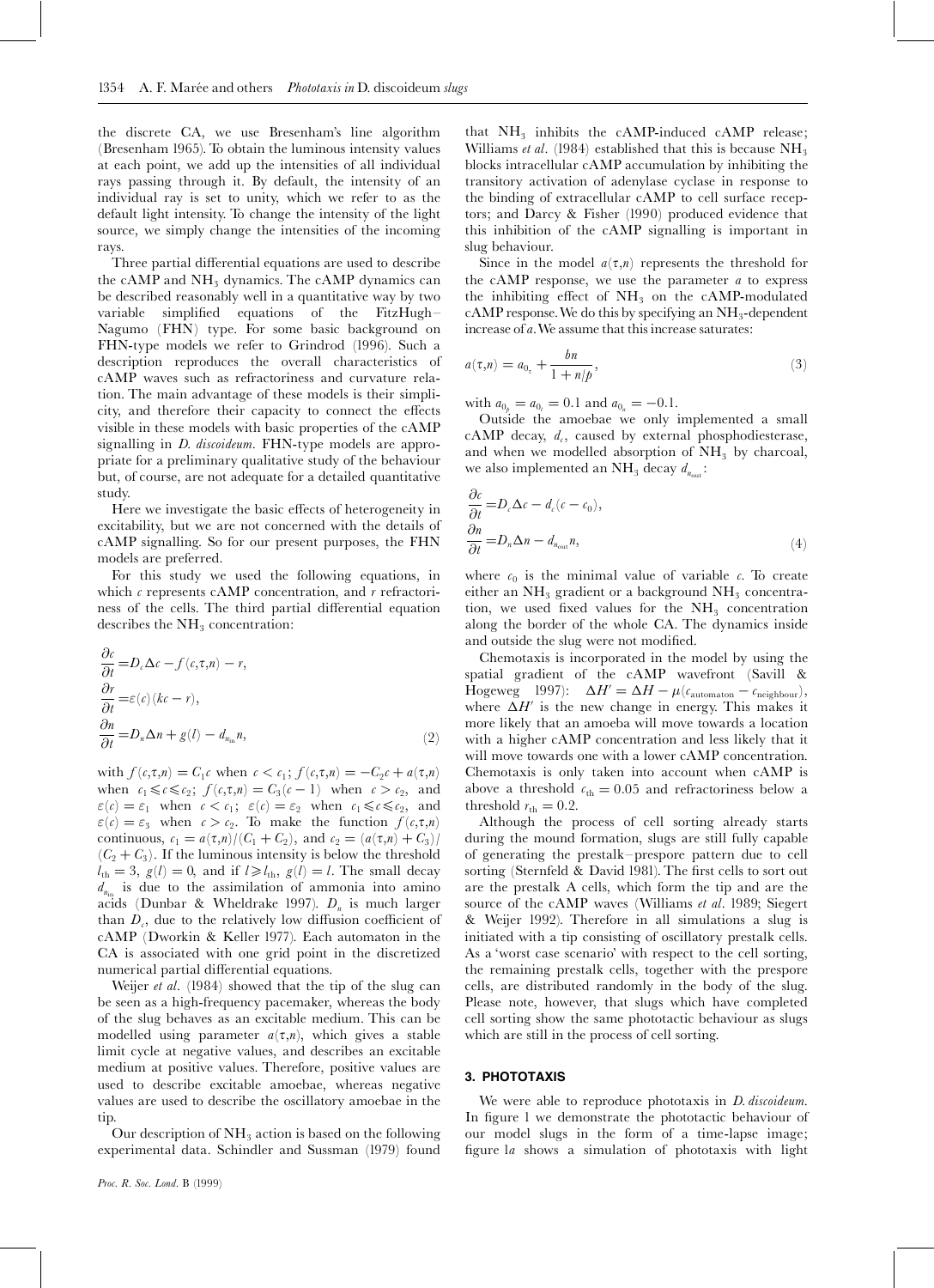

Figure 3. The change in the location of the slug in time, for different model experimental settings. Light radiates from top to bottom; the source of the NH<sub>3</sub> gradient is also at the top. The location at  $t = 0$  is set to  $(0,0)$ , and the simulations lasted for 8 h 20 min (300 000 time-steps). The axes are given in grid points. For each plot 32 simulations were performed. Slugs were initially positioned with respect to the light source at intervals of  $22.5^{\circ}$ , from  $0^{\circ}$  onwards. Two simulations per angle were carried out. (a) Wild type; default light intensity. (b) Wild type; NH<sub>3</sub> gradient of 0.02/grid point. (c) Bidirectional mutant; default light intensity. (d) Bidirectional mutant; low mean light intensity of 0.8. To analyse the effect of mean light intensities below unity, we needed to use a continuous function for the NH<sub>3</sub> production;  $g(l) = l^m/((l_{th} - 0.5)^m + l^m)l$ , with  $m = 12$ . When a mean light intensity of unity is used, simulations using the continuous function are qualitatively indiscernible from the simulations using the original split-function. (e) Bidirectional mutant; default light plus charcoal. (f) Wild type; default light plus background NH<sub>3</sub> concentration of 2.0. All other parameters are as described in the legend to figure 1.



Figure 4. (a) Change of angle towards the light source  $\Delta\alpha$  versus the position the slug takes up relative to the direction of irradiation  $\alpha$ . (b) A more detailed graph of the change of angle between 0 and 22.5°. (c) Scheme to indicate method used to calculate the change of angle. The various types of line show the change of angle made by the wild type (solid lines), the bidirectional mutant (dotted lines), the mutant at low light intensity (dashed lines), and the mutant surrounded by charcoal (dashed–dotted lines). The means and s.e.m. values (indicated by the bars) were calculated using the data of figure 3. The means and s.e.m. values were calculated at intervals of (a)  $9^{\circ}$ ; or (b)  $2.5^{\circ}$ , using a Gaussian smoothing with a standard deviation of  $9^{\circ}$ and 2.5 $^{\circ}$  again, respectively. The angle  $\alpha$  is calculated using the mean location of the oscillatory area relative to the mean location of the rest of the slug. The change of angle  $\Delta\alpha$  is calculated using a time difference  $\tau$  of 2 min 30 s (1500 time-steps).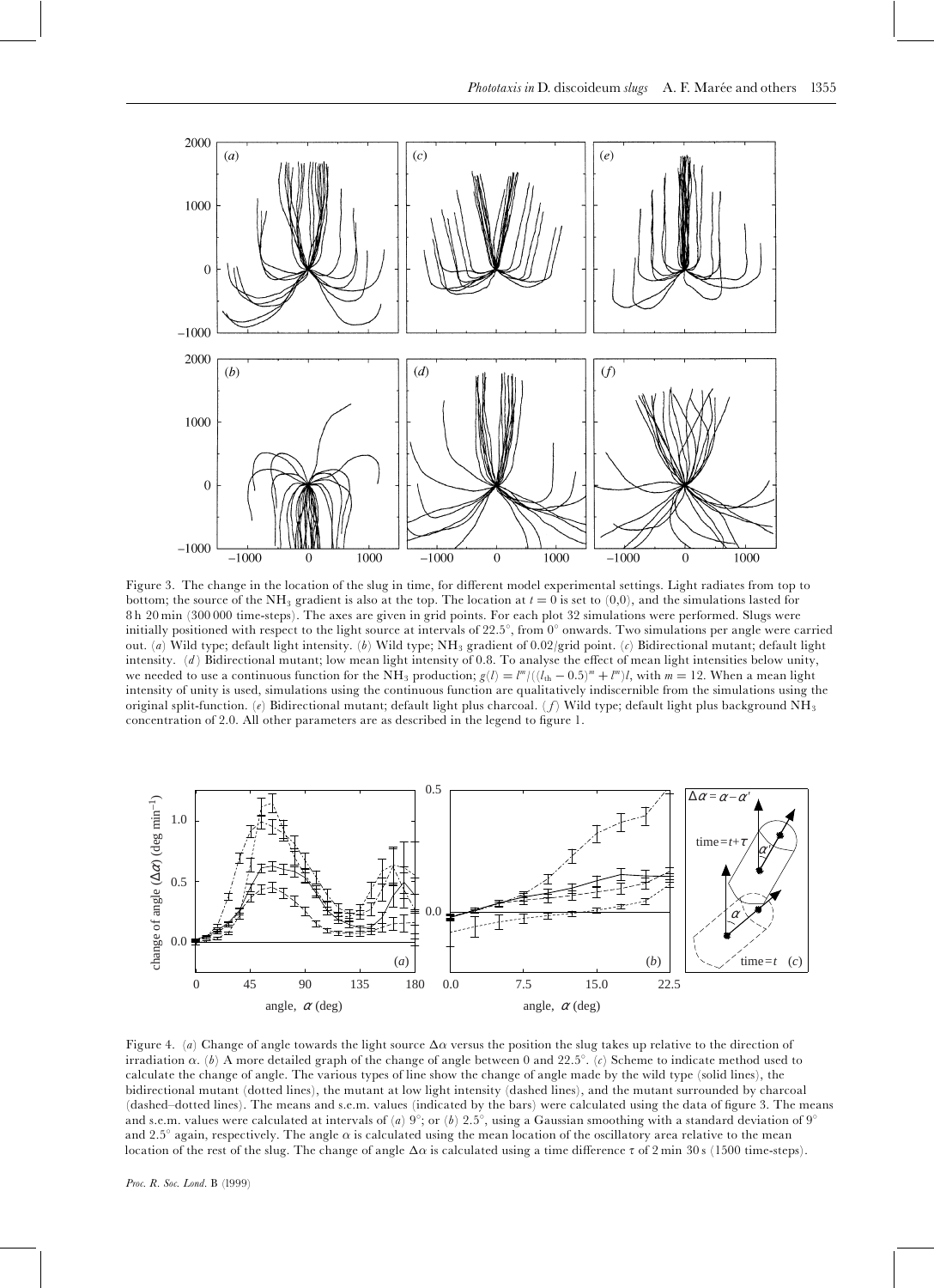radiating from top to bottom. The inset shows the initial configuration. The oscillatory prestalk cells are coloured blue, the remaining prestalk cells red, and the prespore cells green. (We have not tried to add pseudo-realism by matching the colours to experimental data from staining experiments.) Initially, the slug moves at an angle of  $90^{\circ}$ relative to the light source, but after 2 h 30 min the angle has decreased to  $30^\circ$ . Within 7 h the slug has turned completely towards the light. The differences in adhesion between the various cell types are important for the cell sorting (Marée et al. 1999), but have little effect on the phototactic behaviour.

In figure 3 the experiments are quantified, each plot showing the slug trails from 32 different simulations. All lines start at the same initial position (0,0), which is visible as a node where all lines originate. Every plot is based on 16 different initial orientations at intervals of  $22.5^\circ$ .

Figure 3a shows normal phototaxis. The final orientation is independent of the initial angle, i.e. in the end the direction of motion is always towards the light. However, when the initial angle is larger than  $90^\circ$  turning of the model slug is initially slow.

The mechanism of phototaxis can be described as follows. As a result of the lens effect the light is focused on the distal side, as can be seen in figure  $2a$  which shows the distribution of the luminous intensity. Figure  $2b$  shows the corresponding  $NH<sub>3</sub>$  concentration. Note that although in a snapshot of the luminous intensity discrete effects are clearly visible these do not affect the long-term behaviour, because the slugs' boundary is continuously changing its shape therewith constantly changing the luminous intensity distribution. Because  $NH<sub>3</sub>$  inhibits cAMP it causes a longer oscillating period and a lower wave speed in the region of high  $NH<sub>3</sub>$  concentration (Marée et al. 1999). Hence a region with the shortest oscillating period will be located on the proximal side, which will serve as the source of the cAMP waves (see figure  $2c$ ).

Hence the cAMP wave starts slanted, and remains slanted when it passes through the region where the light is focused, because in this region there are large differences in  $NH<sub>3</sub>$  concentration (and thus in wave speed) between the proximal and distal side. More posteriorly there are only small variations in the  $NH<sub>3</sub>$  concentration, and as a consequence the cAMP wave straightens out due to the curvature effect (see figure  $2c$ ). The slanted cAMP wave, combined with the chemotaxis towards cAMP, leads to the phototactic response: the amoebae move preferably perpendicular to the wavefront, therewith pushing the oscillatory tip into the direction of the light source.

Our model also reproduces experimentally observed negative taxis away from  $NH<sub>3</sub>$ . Figure 3b shows the trails of 32 simulations in a field with the source of  $NH<sub>3</sub>$  located at the top, without any light. The negative chemotaxis is clearly visible. Note that individual amoebae in our model do not have any  $NH<sub>3</sub>$  taxis. The mechanism is simply that the  $NH<sub>3</sub>$  partly diffuses into the slug and causes an internal  $NH<sub>3</sub>$  gradient. This again gives rise to the differences in excitability which lead to the tactic behaviour.

Our model reproduces a deviation in the orientation towards light, similar to what is observed in the so-called

bidirectional mutants. We found this behaviour when the decrease in excitability saturates at higher  $NH<sub>3</sub>$  concentrations. Figure 1b shows a simulation in which we increased the value of  $\phi$  (which gives the half-saturation concentration) four times. The slug still demonstrates pronounced phototaxis, but the final direction of motion is at an angle of  $14^\circ$ . Figure  $3c$  shows the trails of  $32$ different simulations. This figure clearly shows bidirectional phototaxis. Initially, turning can be slow, but the final deviation from the direction of the light path is independent of the initial angle. If initially the slug is positioned at an angle of  $0^\circ$ , random variations are amplified by up to  $14^\circ$ .

In our model and in experiment, bidirectional phototaxis changes back into unidirectional phototaxis at low light intensities (Poff et al. 1986). Figure  $3d$  shows the trails of the `bidirectional mutant' from the previous simulations when the light intensity is decreased from unity to 0.8. Now turning takes much longer and the trails are less stable, because the signal is weaker. However, bidirectionality has indeed disappeared. At light intensities stronger than 0.8 bidirectionality can still be observed, although it is weaker; at weaker light intensities phototaxis becomes increasingly less pronounced.

From experiments it is known that charcoal reduces the deviation in slugs' orientation towards light. We found similar results in our model. Figure  $1c$  shows such a simulation, in which the bidirectional mutant is surrounded by charcoal. We emulated the addition of charcoal by including the external absorption of  $NH<sub>3</sub>$  in equation (4). The slug moves straight to the light, and the bidirectional behaviour has disappeared. Figure  $3e$  shows again that this result does not depend on the initial conditions. Even when the initial angle is  $180^\circ$ , random deviations let the slug turn either to the right or the left.

The mechanism of bidirectional phototaxis can be explained as follows. In equation (3), parameter  $\dot{p}$  gives the  $NH<sub>3</sub>$  concentration at which the decrease in excitability is half-saturated, and thereby determines the range of  $NH_3$  concentrations that affect the excitability. If this parameter is increased (and hence the range is enlarged), differences in excitability along the slug become larger. These differences are locally largest between the area on which the light is focused and the area on the other, more excitable, proximal side. The source of the cAMP wave hardly changes position at all, because this location is determined mainly by the lowest  $NH<sub>3</sub>$  concentration. However, when the wave reaches the region on which the light is focused, the wave shape changes dramatically, as it moves much more slowly in the region of the light focus on the distal side of the slug than on the proximal side. As a result, the wave becomes much more slanted in this region than is found with normal phototaxis.

The model does not contain explicit forces. However, the adhesion between the amoebae and between the amoebae and the medium create a surface tension (Glazier & Graner 1993), which preserves to a certain extent the shape of the slug. Therefore the chemotactic motion can create force on the slug itself, which has a torque, due to the slanted wavefront. Because the wave is only substantially slanted at a certain distance behind the tip, the oscillatory area is pushed away from the light by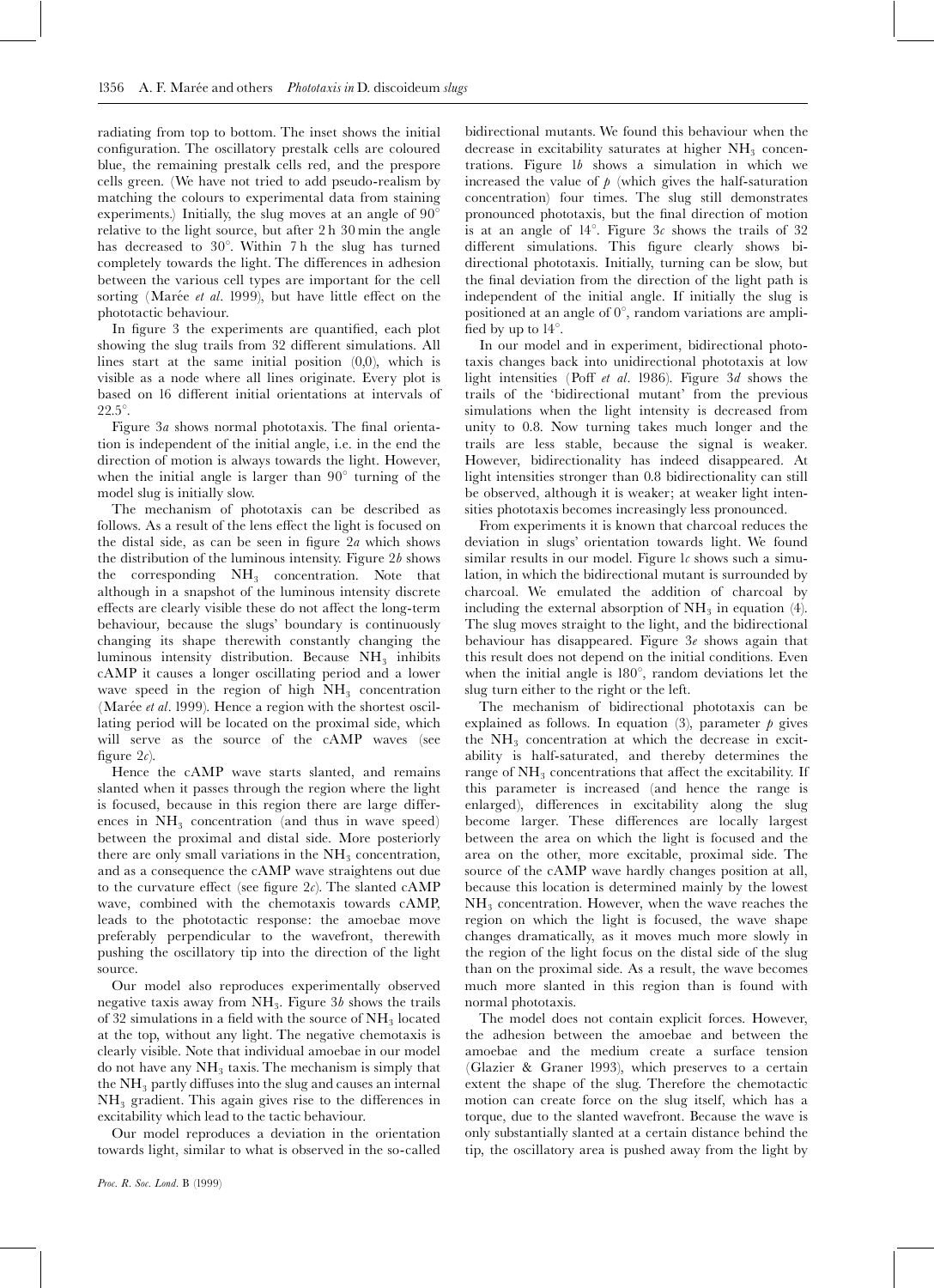the momentum of this force. This is especially the case when the slug moves at a small angle to the direction of light: the light is focused on an area that is located at a larger distance behind the tip, which creates a longer lever. Hence, at small angles the bidirectional mutant moves away from the light. Note that the effect is caused by differences in motion direction and not by differences in motion speed. In fact, when following individual amoebae, we observe rather wriggling paths of motion. Only the gross activity shows the fixed bidirectional motion.

The absorption by charcoal decreases the  $NH<sub>3</sub>$  concentration. This has only a marginal effect on the position with the lowest concentration and thus on the source of the new cAMP wave but reduces the slant of the cAMP wave and thereby the momentum of the force sufficiently to re-establish unidirectional phototaxis. The effect of decreasing the light intensity works via the same principle as the addition of charcoal, namely it creates lower  $NH<sub>3</sub>$ concentrations. The main difference between low light intensity and adding charcoal is that at low light intensities the signal becomes weaker, which causes slower turning and more unstable trails, whereas when charcoal is added the signal remains strong, and therefore stability and turning velocity are still very high.

In our last simulations we considered the experimental observation that external  $NH<sub>3</sub>$  decreases phototaxis. Figure 3f shows the trails of our original unidirectional phototactic slug when surrounded by an  $NH<sub>3</sub>$  concentration of 2.0. Obviously, phototaxis diminishes because the high concentration of  $NH<sub>3</sub>$  strongly interferes with the phototactic signalling system. However, very high concentrations are needed to suppress phototaxis completely, because it is driven by relative differences in  $NH<sub>3</sub>$ concentration and not by absolute values.

Next, using the data from figure 3, we analysed the velocity at which slugs turn towards the light. Figure 4a shows the change of angle versus the angle by which the slug deviates from the light source. Figure 4b gives a more detailed graph of the change of angle between 0 and  $22.5^{\circ}$ . To obtain the figure, we took into account that this turning is, to the left and right, symmetrical around the direction of the light path. For normal phototaxis, there is only one stable direction of motion, namely towards the light source. The bidirectional mutant turns much faster because its sensitivity to  $NH<sub>3</sub>$  is much higher, but the phototactic force towards the light and the momentum of the force away from the light equilibrate at an angle of  $14^{\circ}$ , which is clearly visible in figure  $4b$ . At low light intensity the turning velocity of the mutant is much lower again, but as can be seen in figure  $4b$  the final direction is towards the light source. When the mutant is surrounded by charcoal its turning velocity is lowered only slightly, but motion towards the light is again the only stable solution.

When the initial angle is larger than  $90^\circ$ , little light is focused on the distal side. However, some light is still focused on this side every time a cAMP wave passes through the slug, because chemotaxis towards cAMP causes the slugs' boundary to become temporarily lenticular. This light causes slow but steady turning. When the angle becomes less than  $90^\circ$  the tip acts as a lens all the time, so the slug turns much faster. We find that especially around  $135^\circ$  turning occurs very slowly. This creates the optical impression that these angles also represent stable solutions (see, for example, figure  $3c$ ).

In all our simulations we used a tip consisting of oscillatory amoebae, while the rest of the slug only relayed the signal. However, the change in excitability might be much more gradual, with at least all prestalk cells in the oscillatory regime (Siegert & Weijer 1992; Dormann et al. 1996). Therefore we performed a number of control experiments in which all prestalk cells were oscillatory, although the tip cells were still the most excitable ones  $(a_{0.} = -0.05)$ . All other conditions were kept the same. This caused no qualitative differences in any of the the model behaviours: the high frequency oscillations in the tip enforced the global cAMP dynamics.

Another assumption we made is that both cAMP and  $NH<sub>3</sub>$  can freely diffuse in and out of the slug. For  $NH<sub>3</sub>$ (a volatile gas) this assumption is very reasonable, but for cAMP it is less clear what would be the correct boundary conditions. Therefore we also tested if our results depend on a specific choice of the boundary conditions. We repeated our experiments using Neumann boundaries, i.e. as if the slugs' boundary is impermeable to cAMP. We found that it does not affect the phototactic behaviour. However, the shape of the slug is less wellpreserved.

# 4. DISCUSSION

We have described a mechanism that can explain phototaxis in D. discoideum, including its bidirectional mutants. Previously proposed mechanisms, such as phototaxis due to an increase in the speed of the amoebae in the illuminated region of the slug (Bonner et al. 1988), or bidirectionality due to actively turning towards and away from the light to correct the deviation from the preferred direction of motion (Fisher 1997), are shown to be super fluous: all the experimental data can be explained by our mechanism, which uses only light focusing,  $NH<sub>3</sub>$  production, modification of the cAMP wave, and chemotactic motion.

The relative contributions to the phototactic behaviour of (i) the shift in the source of the cAMP waves towards the light, and (ii) the wave shape deformation, are difficult to discriminate because these properties both emerge from the local rules and hence can never be completely separated. For example, the velocity by which the cAMP wave moves away from a certain position affects the oscillating period and therewith the source of the new cAMP wave. However, both processes contribute to the phototaxis because if the wave does not start slanted, sideeffects as described for bidirectional mutants are found, whereas without differences in wave propagation the wavefront restores itself too quickly and little directed motion is created.

During the slug stage chemotactic motion towards cAMP is hard to observe. However, there are many indications that slug motion is still driven by cAMP waves (Dormann et al. 1998). In our model we observe that amoeboid motion is not restricted to the actual location of the cAMP wave, but is spread out over large distances due to pushing and pulling. Especially when chemotaxis is relatively weak (e.g.  $\mu = 100$ ), a global and continuous motion is observed in which responses to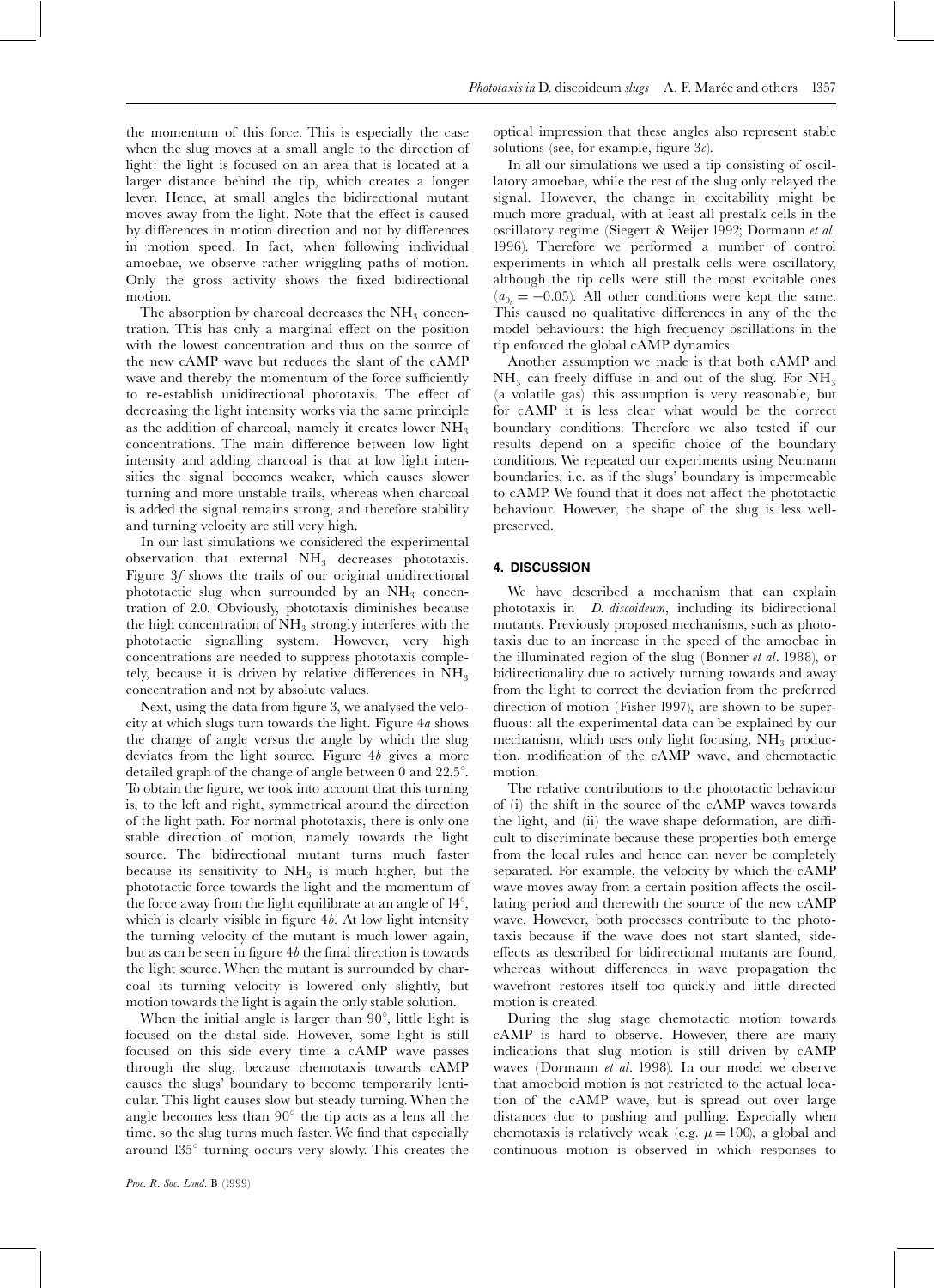individual cAMP waves cannot be distinguished. This behaviour is very comparable with what is observed by Bonner (1998) in migrating 2D slugs. Note, however, that the behaviour is still driven by periodical cAMP waves.

In contrast to our previous model which used a linear gradient of excitability to mimic thermotaxis, the gradient in this study is dynamic and highly nonlinear. This is due to the light focusing which changes all of the time during slug motion, and also to the  $NH<sub>3</sub>$  dynamics. Nevertheless, the mechanism accounts for all aspects of phototactic behaviour.

According to our model, in the first instance light information is encoded using  $NH<sub>3</sub>$ . In the previous study we assumed a similar mechanism for the thermal information. So we propose that thermotactic and phototactic information converge at a very low level, before or while converging with the  $NH<sub>3</sub>$  signalling. This is in agreement with Fisher (1997) who showed in a review of phototaxis research that thermotactic mutants are seldom found with unaffected phototaxis or vice versa, and thus information integration must occur at a very early stage.

We stated earlier that individual amoebae are not able to measure the direction of irradiation. Instead, the whole slug encodes differences in luminous intensity as differences in  $NH_3$  concentration. The  $NH_3$  changes the local excitability and hence the shape of the cAMP wave. It is the chemotaxis towards the cAMP wave which in the end induces the turning of the slug.

Fisher (1991) objects to the idea that  $NH<sub>3</sub>$  is the substance important for phototaxis, because is his view the  $NH<sub>3</sub>$  gradient in the open air would be too low to be measured, being flattened by the very high diffusion coefficient. However, the local NH<sub>3</sub> gradient is not measured by the amoebae either, and in our model only global concentration differences are necessary. The only gradient measured is the cAMP gradient, which by its pulsatile nature is very steep and therefore relatively easily measurable. Obviously, no chemical could ever have such a steep steady-state gradient.

Another effect  $NH<sub>3</sub>$  could have on the amoebae is increasing the locomotive speed; however, there is a fair amount of dispute on this subject because some studies indicate that it does (Bonner et al. 1986; Van Duijn & Inouye 1991) and other studies indicate that it does not (Smith et al. 1982; Fisher 1997). Besides, other chemicals such as  $O_2$  could also be able to speed up the motion (Bonner  $et$  al. 1995). We did not include such modifications of the locomotive speed in our model, and show that locomotive differences (whether they occur or not) are not needed for phototaxis.

Neither did we include an explicit difference in chemotaxis between the cell types, although Siegert and Weijer (1992) have shown that prestalk cells move faster than prespore cells. Nevertheless, such a difference in motility emerges in our model, solely due to differential adhesion.

Fisher (1997) proposed that with phototaxis slugs always move at a certain angle to the direction of light, but that in the case of the wild type this angle would be just too small to be measurable. Instead, we find that bidirectional phototaxis occurs when  $NH<sub>3</sub>$  sensitivity is too high. We did not implement different mechanisms for positive and negative phototaxis, but we found that both

emerged from our model as an effect of the turning mechanism, negative phototaxis being caused by the slanted wavefront at a certain distance behind the tip. Thus we predict that it will in fact be fruitless to search for the 'direction-dependent sign reversal in slug behaviour' which makes `slugs that travel more directly towards the light correct their error with a turn away from the light' (Fisher 1997).

Another observation that can be clarified by our model is that when slugs are formed at high cell density, bidirectional phototaxis becomes more extreme (Fisher & Williams 1981). At high cell density  $NH<sub>3</sub>$  concentrations will become higher, and as a result the bidirectionality will be stronger.

Besides  $NH<sub>3</sub>$ , there is another chemical called slug turning factor (STF) which plays a role in the process of phototaxis (Fisher 1997).We did not include this substance in our model for reasons of simplicity, but the effect of STF may be similar to that of  $NH<sub>3</sub>$ .

The multidirectional phototaxis found by Fisher et al. (1985) may have been caused by a very low mean turning velocity at certain angles (see, for example, figure  $4a$ ). With such low turning rates, a circular histogram with multiple preferred directions will be found, together with (when individual measurements are plotted) groups of data clustered close to a zero change of angle (as presented by Fisher et al. 1985).

Other tactical behaviours of the slug can also be interpreted in terms of the same mechanism as that presented in this paper. First, Bonner et al. (1985) observed that migrating slugs tend to travel towards the acid side of a pH gradient. This so-called acidotaxis, which is weak compared to phototaxis or thermotaxis, is most probably caused by a change in the  $\mathrm{NH}_3/\mathrm{NH}_4{}^+$  ratio (Schindler & Sussman 1979; Bonner et al. 1985, 1986). A low pH value decreases this ratio; hence a pH gradient will coincide with an  $NH_3$  gradient. If  $NH_3$ , and not  $NH_4^+$ , is the active substance able to decrease excitability, then acidotaxis becomes directly comparable with the negative chemotaxis away from  $NH<sub>3</sub>$  as described earlier. Second, Haser & Häder (1992) found rheotaxis: slugs migrate downwind in an air stream. This also fits into our model because the  $NH<sub>3</sub>$  concentration will be lower on the proximal side. The same reasoning also holds for the observed motion towards a piece of charcoal provided it is not saturated with  $NH<sub>3</sub>$ . Finally, migrating slugs repel each other (Kosugi & Inouye 1989), rising fruiting bodies orientate away from each other (Bonner & Dodd 1962) and this orientation is affected by  $NH<sub>3</sub>$  (Feit & Sollitto 1987). Once again, higher  $NH<sub>3</sub>$  concentrations between the slugs or fruiting bodies, produced by the slugs themselves, could account for this behaviour.

Although all behaviours can be explained by one basic mechanism, they all work together to ensure that the final fruiting takes place in a favourable environment: they let the slugs move towards the soil surface and fruit at regular spatial intervals.

# 5. CONCLUSIONS AND PREDICTIONS

Our study shows that a whole set of previously described phototactic behaviours can be explained solely with differences in  $NH<sub>3</sub>$  concentration, which are caused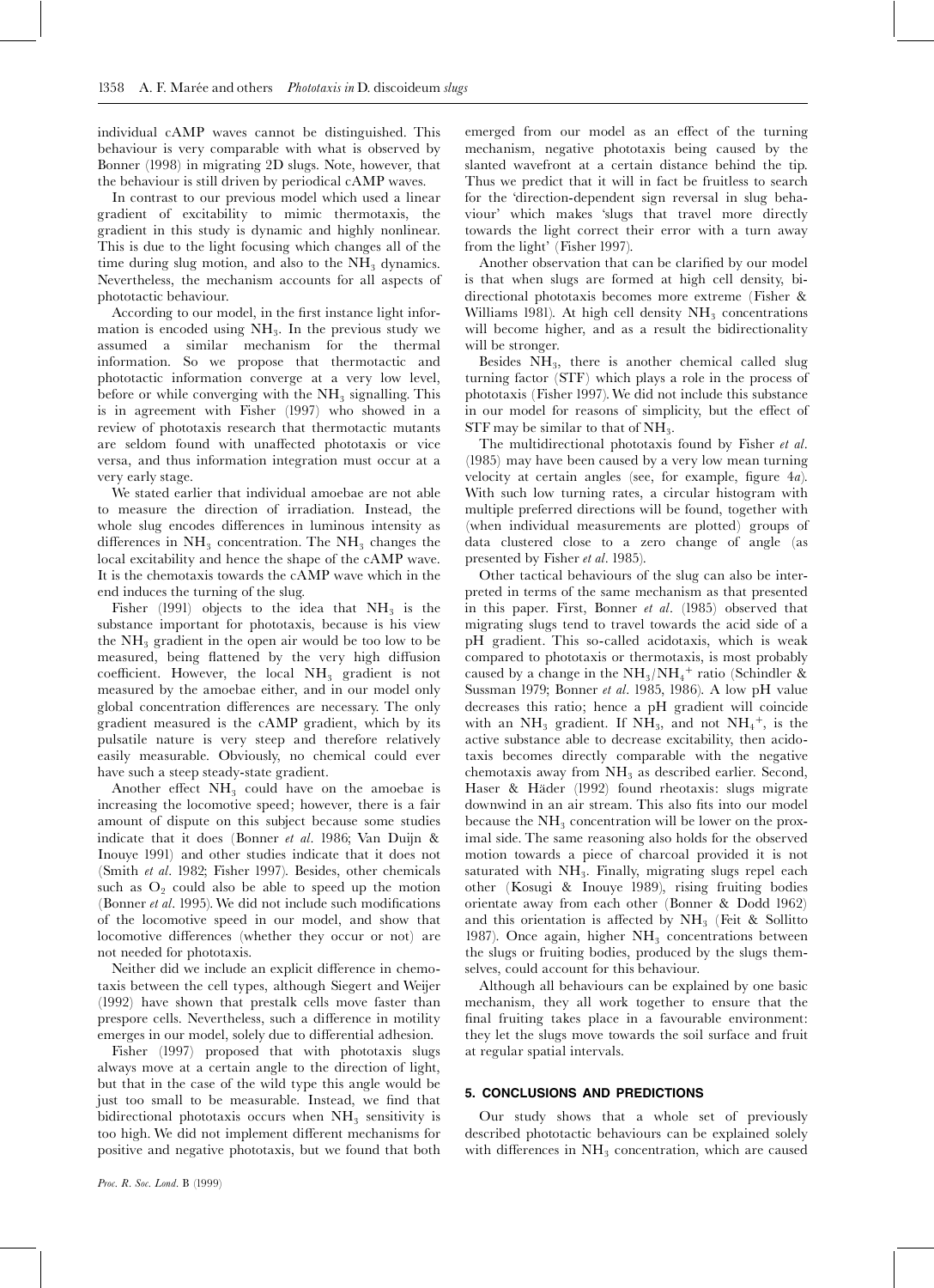by differences in luminous intensity, and which cause alterations of the excitability. The model predicts that no 3D properties are needed for phototactic behaviour. The behaviour of the simulated 2D slugs is strikingly similar to that of the experimental 2D slugs of Bonner (1998), and both resemble the behaviour of 3D slugs closely. We predict that phototaxis by wild type and mutants can also be observed in experimental 2D slugs. The motion of individual cells can be followed in the simulations and also in the above mentioned experiments. Our simulations make strong predictions about the directions of motion during phototaxis of individual amoebae of the wild type and mutants.

The specific form of the tip, as normally observed in migrating slugs, is neither found in our simulations, nor in the experiments of Bonner (1998). Indeed, Siegert & Weijer (1992) showed that the tip is organized by 3D scroll waves. Hence we predict that the specific form of the tip is a 3D property, which cannot occur in 2D slugs. However, we have demonstrated that this is not essential for the behaviour studied here. We therefore predict that the thin elongated tip is less of an organizing centre than has been previously proposed.

We are grateful to André Noest for helpful discussions about the statistics. We wish to thank S. M. McNab for linguistic advice. A. F. M. Marée is supported by the Priority Program Nonlinear Systems of the Netherlands Organization for Scientific Research.

# **REFERENCES**

- Bonner, J. T. 1993 Proteolysis and orientation in Dictyostelium slugs. *J. Gen. Microbiol.* 139, 2319-2322.
- Bonner, J. T. 1998 A way of following individual cells in the migrating slugs of Dictyostelium discoideum. Proc. Natl Acad. Sci.  $USA$  95, 9355-9359.
- Bonner, J. T. & Dodd, M. R. 1962 Evidence for gas-induced orientation in the cellular slime molds. Dev. Biol. 5, 344^361.
- Bonner, J. T. & Whitfield, F. E. 1965 The relation of sorocarp size to phototaxis in the cellular slime mold Dictyostelium purpureum. Biol. Bull.  $128$ ,  $51-57$ .
- Bonner, J. T., Hay, A., John, D. G. & Suthers, H. B. 1985 pH affects fruiting and slug orientation in Dictyostelium discoideum.  $\tilde{J}$ . Embryol. Exp. Morphol. 87, 207-213.
- Bonner, J. T., Suthers, H. B. & Odell, G. M. 1986 Ammonia orients cell masses and speeds up aggregating cells of slime moulds. Nature 323, 630-632.
- Bonner, J. T., Chiang, A., Lee, J. & Suthers, H. B. 1988 The possible role of ammonia in phototaxis of migrating slugs of Dictyostelium discoideum. Proc. Natl Acad. Sci. USA 85, 3885-3887.
- Bonner, J. T., Compton, K. B., Cox, E. C., Fey, P. & Gregg, K. Y. 1995 Development in one dimension: the rapid differentiation of Dictyostelium discoideum in glass capillaries. Proc. Natl Acad. Sci. USA 92, 8249-8253.
- Bresenham, J. E. 1965 Algorithm for computer control of a digital plotter. IBM Systems  $\tilde{\jmath}$ . 4, 25–30.
- Bretschneider, T., Siegert, F. & Weijer, C. J. 1995 Three-dimensional scroll waves of cAMP could direct cell movement and gene expression in Dictyostelium slugs. Proc. Natl Acad. Sci. USA 92, 4387^4391.
- Buder, J. 1920 Neue phototropische Fundamentalversuche. Ber. Dtsch. Bot. Ges. 38, 10-19.
- Darcy, P. K. & Fisher, P. R. 1990 Pharmacological evidence for a role for cyclic AMP signalling in Dictyostelium discoideum slug behaviour. *J. Cell Sci*. **96**, 661-667.
- Davies, L., Satre, M., Martin, J.-B. & Gross, J. D. 1993 The target of ammonia action in Dictyostelium. Cell 75, 321-327.
- Dormann, D., Siegert, F. & Weijer, C. J. 1996 Analysis of cell movement during the culmination phase of Dictyostelium development. Development 122, 761-769.
- Dormann, D., Vasiev, B. & Weijer, C. J. 1998 Propagating waves control Dictyostelium discoideum morphogenesis. Biophys. Chem. 72, 21^35.
- Dunbar, A. J. & Wheldrake, J. F. 1997 Analysis of mRNA levels for developmentally regulated prespore specific glutamine synthetase in Dictyostelium discoideum. Dev. Growth Differ. 39, 617^624.
- Dworkin, M. & Keller, K. H. 1977 Solubility and diffusion coefficient of adenosine 3':5'-monophosphate. J. Biol. Chem. 252, 864^865.
- Feit, I. N. & Sollitto, R. B. 1987 Ammonia is the gas used for the spacing of fruiting bodies in the cellular slime mold, Dictyostelium discoideum. Differentiation 33, 193-196.
- Fisher, P. R. 1991 The role of gaseous metabolites in phototaxis by Dictyostelium discoideum slugs. FEMS Microbiol. Lett. 77, 117-120.
- Fisher, P. R. 1997 Genetics of phototaxis in a model eukaryote, Dictyostelium discoideum. Bioessays 19, 397-407.
- Fisher, P. R. & Williams, K. L. 1981 Bidirectional phototaxis by Dictyostelium discoideum slugs. FEMS Microbiol. Lett. 12, 87^89.
- Fisher, P. R., Häder, D.-P. & Williams, K. L. 1985 Multidirectional phototaxis by Dictyostelium discoideum amoebae. FEMS Microbiol. Lett. 29, 43-47.
- Francis, D. W. 1964 Some studies on phototaxis of Dictyostelium. J. Cell. Comp. Physiol. 64, 131^138.
- Glazier, J. A. & Graner, F. 1993 Simulation of the differential adhesion driven rearrangement of biological cells. Phys. Rev. E 47, 2128-2154.
- Grindrod, P. 1996 The theory and applications of reactiondiffusion equations: patterns and waves. In  $Ox$ ford applied mathematics and computing science series, 2nd edn., pp. 114-156. Oxford: Clarendon Press.
- Häder, D.-P. & Burkart, U. 1983 Optical properties of Dictyostelium discoideum pseudoplasmodia responsible for phototactic orientation. Exp. Mycol. 7, 1-8.
- Haser, H. & Häder, D.-P. 1992 Orientation and phototaxis in pseudoplasmodia of an axenic strain of the cellular slime mold, Dictyostelium discoideum. Exp. Mycol. 16, 119-131.
- Jiang, Y., Levine, H. & Glazier, J. 1998 Possible cooperation of differential adhesion and chemotaxis in mound formation of Dictyostelium. Biophys. J. 75, 2615-2625.
- Kosugi, T. & Inouye, K. 1989 Negative chemotaxis to ammonia and other weak bases by migrating slugs of the cellular slime moulds. *J. Gen. Microbiol.* 135, 1589-1598.
- Marée, A. F. M., Panfilov, A. V. & Hogeweg, P. 1999 Migration and thermotaxis of Dictyostelium discoideum slugs, a model study. *J. Theor. Biol.* (In the press.)
- Odell, G. M. & Bonner, J. T. 1986 How the Dictyostelium discoideum grex crawls. Phil. Trans. R. Soc. Lond.  $B$  312, 487-525.
- Poff, K. L., Fontana, D. R., Häder, D.-P. & Schneider, M. J. 1986 An optical model for phototactic orientation in Dictyostelium discoideum slugs. Plant Cell Physiol. 27, 533-539.
- Savill, N. J. & Hogeweg, P. 1997 Modeling morphogenesis: from single cells to crawling slugs.  $J.$  Theor. Biol. 184, 229-235.
- Schindler, J. & Sussman, M. 1979 Inhibition by ammonia of intracellular cAMP accumulation in Dictyostelium discoideum: its significance for the regulation of morphogenesis. Dev. Genet. 1,  $13-20$ .
- Siegert, F. & Weijer, C. J. 1992 Three-dimensional scroll waves organize Dictyostelium slugs. Proc. Natl Acad. Sci. USA 89, 6433^6437.
- Smith, E., Fisher, P. R., Grant, W. N. & Williams, K. L. 1982 Sensory behaviour in Dictyostelium discoideum slugs: phototaxis